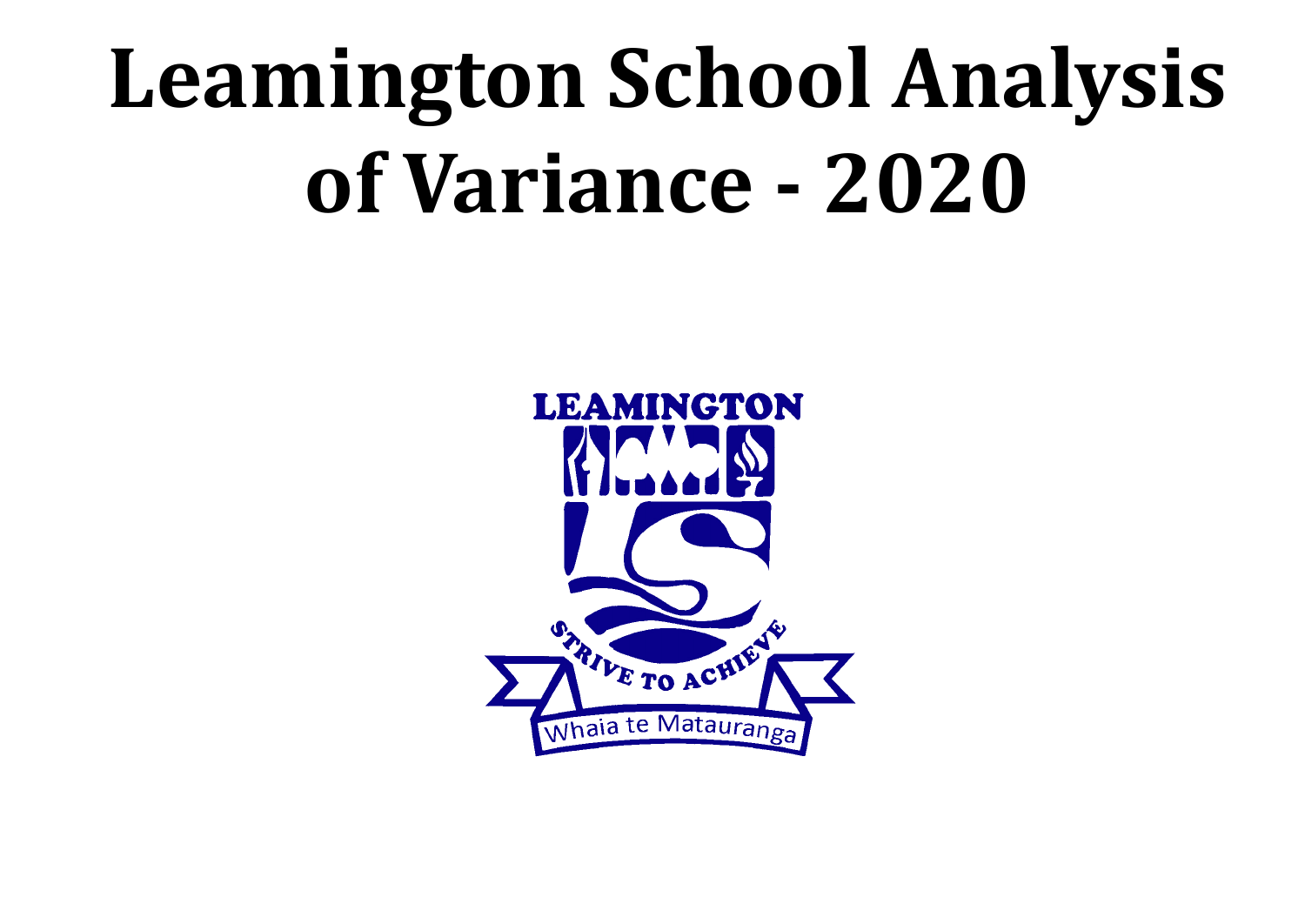#### **Initiatives specifically targeted at having metrics [of impact in areas our community values - Leesa -](#page-3-0) R [4](#page-3-0)**

#### **[Initiatives specifically targeted at developing Pedagogy](#page-5-0) to enhance success as learners (Focus Groups) [6](#page-5-0)**

#### **[Initiatives specifically targeted at developing people](#page-9-0) - Mike - R [10](#page-9-0)**

| iatives specifically targeted at having metrics of impact in areas our community values - leesa - R                                                                                                                                 |    |
|-------------------------------------------------------------------------------------------------------------------------------------------------------------------------------------------------------------------------------------|----|
| Continue to monitor student achievement and progress in literacy and numeracy and develop tools and metrics to purposefully grow hauora with a particular emphasis on:                                                              |    |
| Achievement Challenge Children                                                                                                                                                                                                      |    |
| Maori                                                                                                                                                                                                                               |    |
| <b>Boys</b>                                                                                                                                                                                                                         |    |
| <b>Booster Groups</b>                                                                                                                                                                                                               |    |
| Linc Ed Implementation - Working with all stakeholders to ensure the roll out of Linc Ed exploits the potential of the tool to maximise effectiveness for teachers, administration, reporting to parents, assessment -<br>Leesa - R | 5  |
| iatives specifically targeted at developing Pedagogy to enhance success as learners (Focus Groups)                                                                                                                                  |    |
| Leveraging Teaching as Inquiry to enhance and extend learning opportunities - Mel                                                                                                                                                   |    |
| Emotional Intelligence - Mel - R                                                                                                                                                                                                    |    |
| Kiwisport Initiative                                                                                                                                                                                                                |    |
| iatives specifically targeted at developing people - Mike - R                                                                                                                                                                       | 10 |
| Team health - Mike - R                                                                                                                                                                                                              | 10 |
| Onboarding of new staff members                                                                                                                                                                                                     | 10 |
| iatives specifically designed to strengthen learning links with community - Mike - R                                                                                                                                                | 12 |
| Partnering with community to help develop shared understanding of the things they would notice around Leamington School - Mike - R                                                                                                  | 12 |
| Cambridge Community of Learning - Mike - R                                                                                                                                                                                          | 12 |
| BOT Communication with the Community                                                                                                                                                                                                | 12 |
| iatives specifically targeted at developing opportunities for children and families - Leesa - R                                                                                                                                     | 14 |
| iatives specifically targeted at essential school infrastructure and operations - Mike - R                                                                                                                                          | 14 |
| Funky Kids Club                                                                                                                                                                                                                     | 14 |
| <b>Banked Staffing</b>                                                                                                                                                                                                              | 14 |
| Enrolment scheme                                                                                                                                                                                                                    | 14 |
| <b>Property Development</b>                                                                                                                                                                                                         | 15 |
|                                                                                                                                                                                                                                     |    |

#### **[Initiatives specifically designed to strengthen learning](#page-11-0) links with community - Mike - R [12](#page-11-0)**

#### **[Initiatives specifically targeted at developing opportunities](#page-13-0) for children and families - Leesa - R [14](#page-13-0)**

#### **[Initiatives specifically targeted at essential school](#page-13-1) infrastructure and operations - Mike - R [14](#page-13-1)**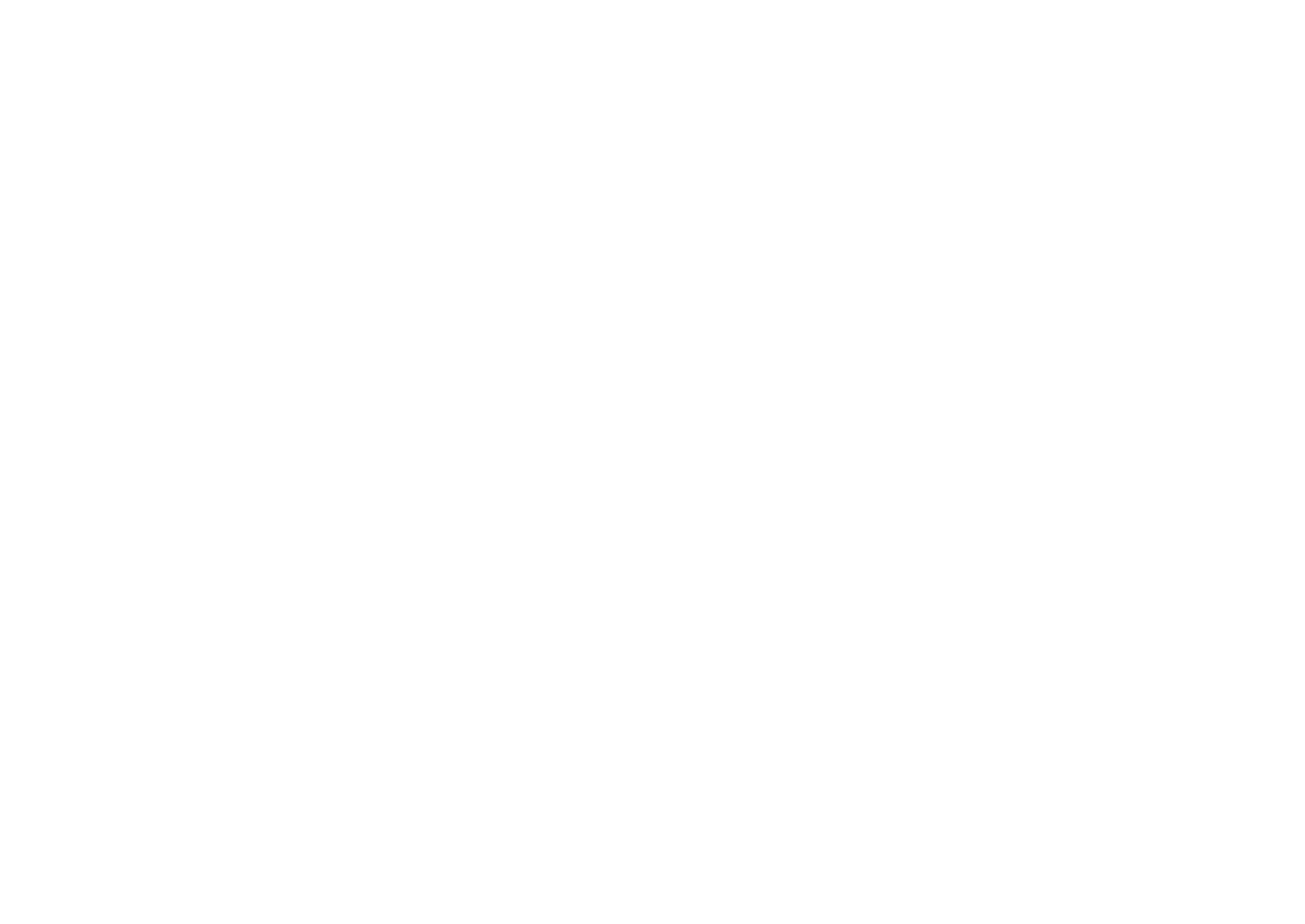<span id="page-3-4"></span><span id="page-3-3"></span><span id="page-3-2"></span><span id="page-3-1"></span><span id="page-3-0"></span>

|                                                                                                                                                                                                                                                                                                                                                                                                                                                                                                                                                                                                                                                                                                                                                                                                                                                                                                                                                                                                                                                                                                                                                                                                                                                                                                         | Initiatives specifically targeted at having metrics of impact in areas our |                                                                                                                                                                                                                                                                                                                                                                                                                                                                                                                                                                                                                                                                                                                                                                                                                                                                                                                                                                                                                                                                                                                                                                                                                                                                                                                                                                                                                                                                                                                                                                                                                                                  |                   |                   |                   |  |
|---------------------------------------------------------------------------------------------------------------------------------------------------------------------------------------------------------------------------------------------------------------------------------------------------------------------------------------------------------------------------------------------------------------------------------------------------------------------------------------------------------------------------------------------------------------------------------------------------------------------------------------------------------------------------------------------------------------------------------------------------------------------------------------------------------------------------------------------------------------------------------------------------------------------------------------------------------------------------------------------------------------------------------------------------------------------------------------------------------------------------------------------------------------------------------------------------------------------------------------------------------------------------------------------------------|----------------------------------------------------------------------------|--------------------------------------------------------------------------------------------------------------------------------------------------------------------------------------------------------------------------------------------------------------------------------------------------------------------------------------------------------------------------------------------------------------------------------------------------------------------------------------------------------------------------------------------------------------------------------------------------------------------------------------------------------------------------------------------------------------------------------------------------------------------------------------------------------------------------------------------------------------------------------------------------------------------------------------------------------------------------------------------------------------------------------------------------------------------------------------------------------------------------------------------------------------------------------------------------------------------------------------------------------------------------------------------------------------------------------------------------------------------------------------------------------------------------------------------------------------------------------------------------------------------------------------------------------------------------------------------------------------------------------------------------|-------------------|-------------------|-------------------|--|
|                                                                                                                                                                                                                                                                                                                                                                                                                                                                                                                                                                                                                                                                                                                                                                                                                                                                                                                                                                                                                                                                                                                                                                                                                                                                                                         | community values - Leesa - R                                               |                                                                                                                                                                                                                                                                                                                                                                                                                                                                                                                                                                                                                                                                                                                                                                                                                                                                                                                                                                                                                                                                                                                                                                                                                                                                                                                                                                                                                                                                                                                                                                                                                                                  |                   |                   |                   |  |
| Continue to closely monitor progress and success in literacy and<br><b>Continue to</b><br>numeracy through dashboard data and teacher referrals and<br>monitor student<br>provide interventions as able (including Booster Groups).<br>achievement and<br>2. Identify and support children identified as having indicators of<br>future underachievement which could lead to difficulty accessing<br>progress in literacy<br>the curriculum<br>and numeracy and<br>3. Metrics of impact<br>develop tools and<br>• a. 100% of Achievement Challenge children reaching their learning<br>metrics to<br>goals by extending current academic attainment levels for every<br>purposefully grow<br>individual student from the previous year - both Maaori and<br>hauora with a<br>Non-Maaori in reading, writing and math.<br>particular emphasis<br>• b. 100% of Achievement Challenge children reaching their Hauora<br>on:<br>(Leamington Learner) goal - Increase emotional intelligence and<br>overall happiness for every child<br>• Achievement<br>c. 85% of Year 6 students working within or above curriculum level 3<br><b>Challenge</b><br>by the end of the school year in reading, writing and maths<br><b>Children</b><br>• d. Dashboard data indicates 85% of year 4 students are on track to |                                                                            | Complete/ongoing. The move from Linc-Ed to Hero during the year meant that some more professional<br>development had to be put in place to support staff with monitoring children and accessing the information they<br>required. Time was put into ensuring teachers understood the link between goal setting and progressions data -<br>and that this data was used to report to our community - therefore it is essential that the data is updated on a<br>regular basis. Increased knowledge of how to pull data from Hero has meant that we have been able to identify<br>specific gaps in learning for children as well as ensure we are referring those who need it to appropriate<br>intervention groups. Our referral process was reviewed and changes were made to referral forms to both<br>simplify these for teachers as well as provide a clearer picture of the individual needs of each child.<br>2. Complete / ongoing. As above, we are now diving into the learner goals that children are wrestling with and<br>providing more targeted support in this area. We are utilizing the 'tags' function on Hero to track and monitor<br>those children who need support. This also allows us to continue to monitor these children over their time at<br>school. Our Achievement Challenge Document has supported teachers in identifying the specific goals that these<br>children are working on and also the strengths that they bring which may not always be obvious. This process<br>also includes voice from the child and caregivers to create a strong support network for the child.<br>3. Metrics of Impact. Complete. |                   |                   |                   |  |
| • Maori<br>• Boys                                                                                                                                                                                                                                                                                                                                                                                                                                                                                                                                                                                                                                                                                                                                                                                                                                                                                                                                                                                                                                                                                                                                                                                                                                                                                       | be working within or above curriculum level 3 by the end of year 6.        |                                                                                                                                                                                                                                                                                                                                                                                                                                                                                                                                                                                                                                                                                                                                                                                                                                                                                                                                                                                                                                                                                                                                                                                                                                                                                                                                                                                                                                                                                                                                                                                                                                                  | <b>End Term 2</b> | <b>End Term 3</b> | <b>End Term 4</b> |  |
|                                                                                                                                                                                                                                                                                                                                                                                                                                                                                                                                                                                                                                                                                                                                                                                                                                                                                                                                                                                                                                                                                                                                                                                                                                                                                                         |                                                                            | <b>AC Academic</b><br><b>Goals</b>                                                                                                                                                                                                                                                                                                                                                                                                                                                                                                                                                                                                                                                                                                                                                                                                                                                                                                                                                                                                                                                                                                                                                                                                                                                                                                                                                                                                                                                                                                                                                                                                               | 78%               | 83%               | 88%               |  |
|                                                                                                                                                                                                                                                                                                                                                                                                                                                                                                                                                                                                                                                                                                                                                                                                                                                                                                                                                                                                                                                                                                                                                                                                                                                                                                         |                                                                            | <b>AC Leamington</b><br><b>Learner Goal</b>                                                                                                                                                                                                                                                                                                                                                                                                                                                                                                                                                                                                                                                                                                                                                                                                                                                                                                                                                                                                                                                                                                                                                                                                                                                                                                                                                                                                                                                                                                                                                                                                      | 78%               | 74%               | 89%               |  |
|                                                                                                                                                                                                                                                                                                                                                                                                                                                                                                                                                                                                                                                                                                                                                                                                                                                                                                                                                                                                                                                                                                                                                                                                                                                                                                         |                                                                            | <b>Year 6 Reading</b>                                                                                                                                                                                                                                                                                                                                                                                                                                                                                                                                                                                                                                                                                                                                                                                                                                                                                                                                                                                                                                                                                                                                                                                                                                                                                                                                                                                                                                                                                                                                                                                                                            | 79%               | 87%               | 89%               |  |
|                                                                                                                                                                                                                                                                                                                                                                                                                                                                                                                                                                                                                                                                                                                                                                                                                                                                                                                                                                                                                                                                                                                                                                                                                                                                                                         |                                                                            | Year 6 Writing                                                                                                                                                                                                                                                                                                                                                                                                                                                                                                                                                                                                                                                                                                                                                                                                                                                                                                                                                                                                                                                                                                                                                                                                                                                                                                                                                                                                                                                                                                                                                                                                                                   | 50%               | 67%               | 69%               |  |
|                                                                                                                                                                                                                                                                                                                                                                                                                                                                                                                                                                                                                                                                                                                                                                                                                                                                                                                                                                                                                                                                                                                                                                                                                                                                                                         |                                                                            | <b>Year 6 Maths</b>                                                                                                                                                                                                                                                                                                                                                                                                                                                                                                                                                                                                                                                                                                                                                                                                                                                                                                                                                                                                                                                                                                                                                                                                                                                                                                                                                                                                                                                                                                                                                                                                                              | 64%               | 77%               | 80%               |  |
|                                                                                                                                                                                                                                                                                                                                                                                                                                                                                                                                                                                                                                                                                                                                                                                                                                                                                                                                                                                                                                                                                                                                                                                                                                                                                                         |                                                                            | <b>Year 4 Reading</b>                                                                                                                                                                                                                                                                                                                                                                                                                                                                                                                                                                                                                                                                                                                                                                                                                                                                                                                                                                                                                                                                                                                                                                                                                                                                                                                                                                                                                                                                                                                                                                                                                            | 65%               | 83%               | 86%               |  |
|                                                                                                                                                                                                                                                                                                                                                                                                                                                                                                                                                                                                                                                                                                                                                                                                                                                                                                                                                                                                                                                                                                                                                                                                                                                                                                         |                                                                            | <b>Year 4 Writing</b>                                                                                                                                                                                                                                                                                                                                                                                                                                                                                                                                                                                                                                                                                                                                                                                                                                                                                                                                                                                                                                                                                                                                                                                                                                                                                                                                                                                                                                                                                                                                                                                                                            | 59%               | 83%               | 85%               |  |
|                                                                                                                                                                                                                                                                                                                                                                                                                                                                                                                                                                                                                                                                                                                                                                                                                                                                                                                                                                                                                                                                                                                                                                                                                                                                                                         |                                                                            | Year 4 Maths                                                                                                                                                                                                                                                                                                                                                                                                                                                                                                                                                                                                                                                                                                                                                                                                                                                                                                                                                                                                                                                                                                                                                                                                                                                                                                                                                                                                                                                                                                                                                                                                                                     | 52%               | 68%               | 70%               |  |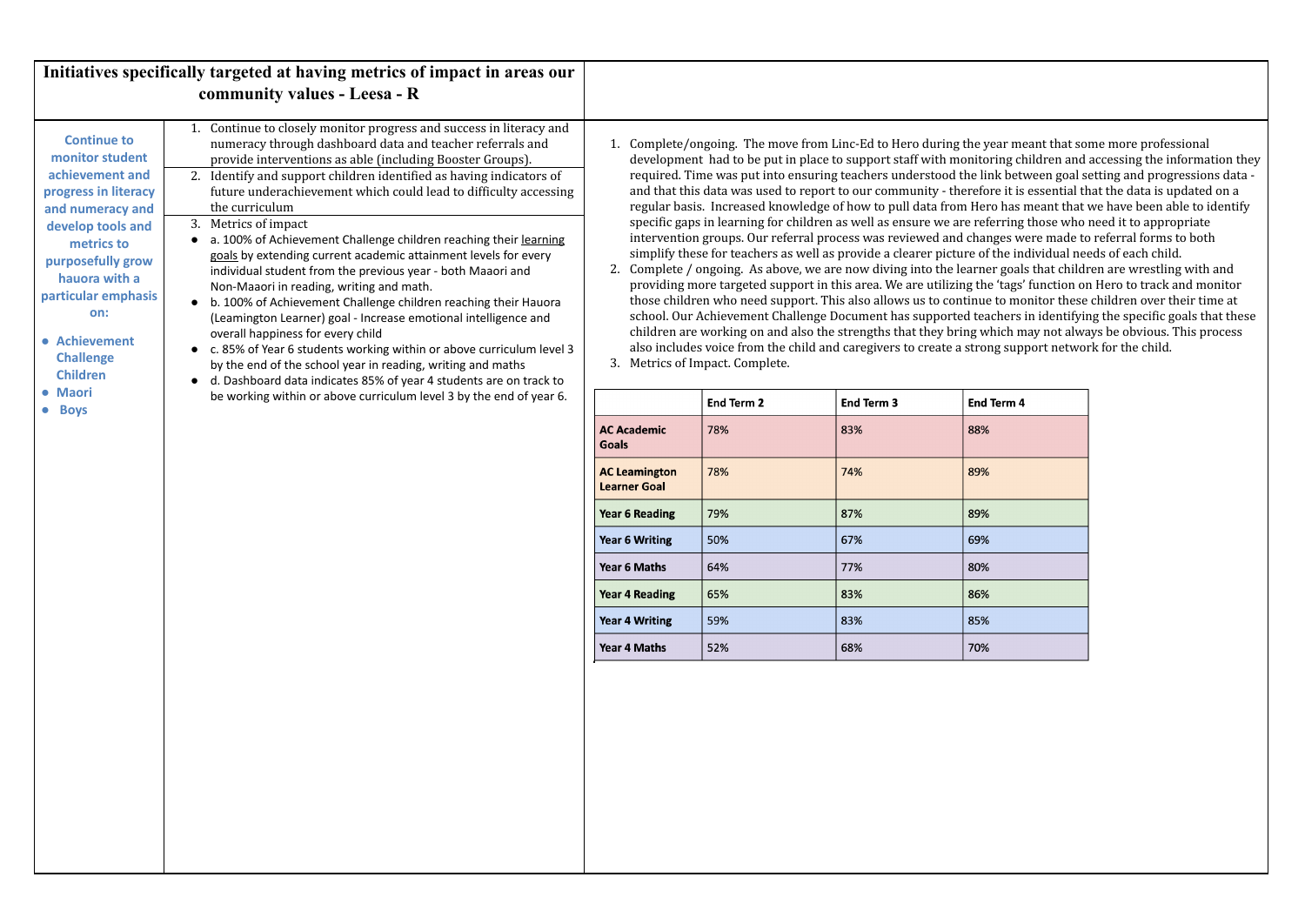<span id="page-4-0"></span>

| <b>Booster Groups</b> | Continue the effective implementation of booster group program<br>in numeracy and literacy.<br>Use data to monitor the ongoing effectiveness of the booster<br>2.<br>group program.<br>Make a recommendation to the BOT about the continuation of<br>3.<br>the booster group program into future based on data and budget<br>recommendations. | Complete. The motivation, knowledge and confidence of the children who attend these groups have been<br>identified by classroom teachers, Booster group teachers, and by the participating children. Additional groups<br>focused on extension in these areas have proved successful and been reported to the BOT.<br>Complete. Reports to the BOT through the year indicate the impact of these programs and the barriers.<br>Complete. In 2021 we are able to continue with both Math and Literacy booster groups.<br>3. |
|-----------------------|-----------------------------------------------------------------------------------------------------------------------------------------------------------------------------------------------------------------------------------------------------------------------------------------------------------------------------------------------|----------------------------------------------------------------------------------------------------------------------------------------------------------------------------------------------------------------------------------------------------------------------------------------------------------------------------------------------------------------------------------------------------------------------------------------------------------------------------------------------------------------------------|
|                       | Longitudinal data collected on students who are involved in<br>Booster groups to monitor their progress over time to help better<br>understand their progress post intervention.                                                                                                                                                              | 5. Ongoing - systems are in place to enable this tracking but it will take more time to be able to see how these child<br>are tracking over time. The use of 'tags' on Hero enables us to form groups and monitor these groups over time<br>(Terms, Years).                                                                                                                                                                                                                                                                |

<span id="page-4-1"></span>

|                                                                                                                                        | assessment - Leesa - R                                                                                                                                                                                              |
|----------------------------------------------------------------------------------------------------------------------------------------|---------------------------------------------------------------------------------------------------------------------------------------------------------------------------------------------------------------------|
| 1. Implement Hero Student management system across the school<br>to better support student learning through progress and<br>assessment | 1. Complete / ongoing - The move from Linc-Ed to Hero during the year meant that some more support had to be<br>put in place to support staff with monitoring children and accessing the information they required. |
| 2. Teachers upskilled with how to use the tool to its potential                                                                        | 2. Complete / ongoing                                                                                                                                                                                               |
| 3. Scales and progressions set up within the tool to match<br>Leamington learning expectations                                         | 3. Complete / ongoing                                                                                                                                                                                               |
| 4. Reporting to Parents component tested                                                                                               | 4. Complete / ongoing                                                                                                                                                                                               |

ke more time to be able to see how these children roups and monitor these groups over time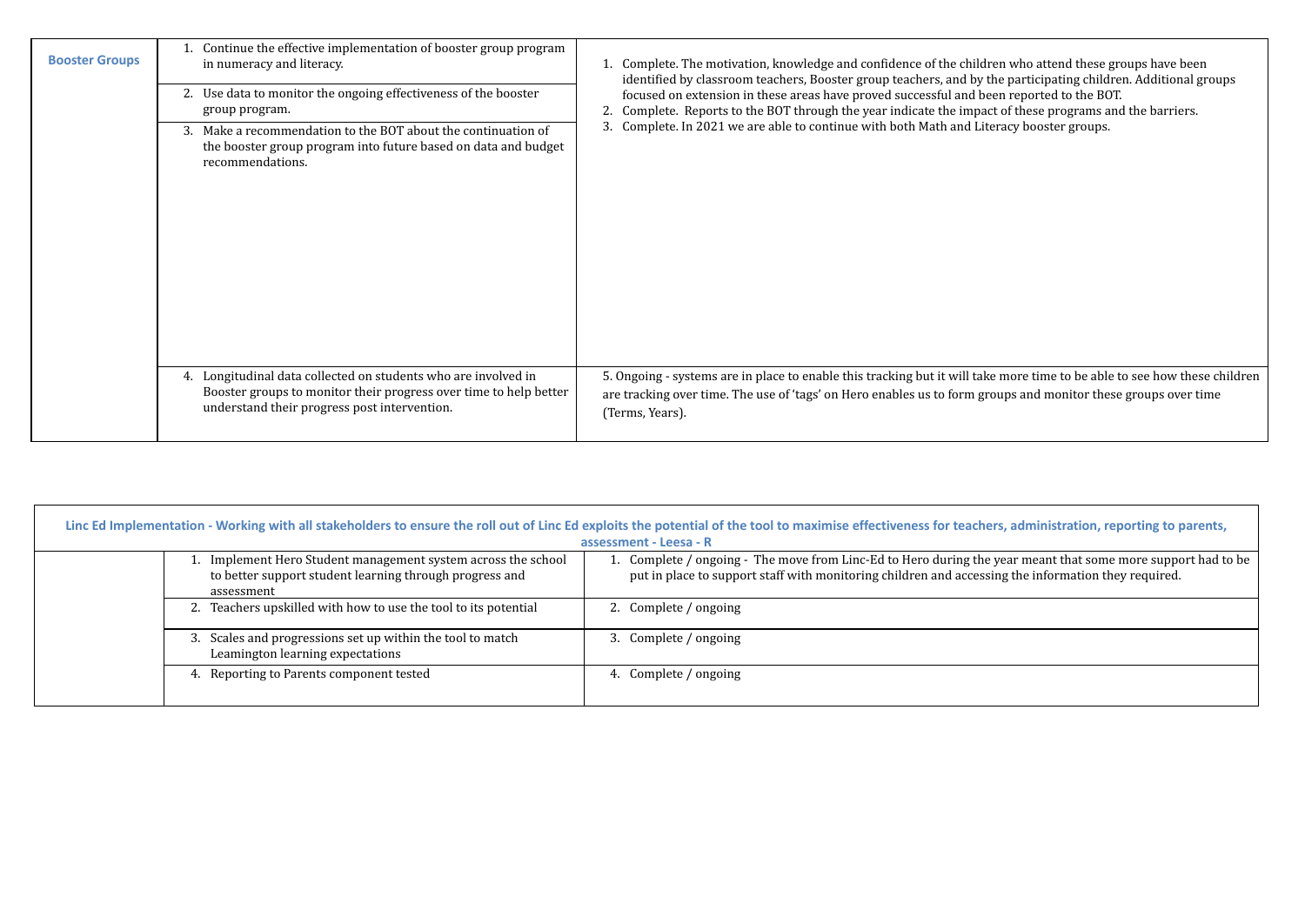## **Initiatives specifically targeted at developing Pedagogy to enhance success as learners (Focus Groups)**

<span id="page-5-0"></span>

| Development of Focus Groups to enable consolidation, amplification and mobilisation of effective practice                                                                                                                                                                                                                                                                                                                                                                                                                   |                                                                                                                                                                                                                                                                                                                                                                                                                                                                               |
|-----------------------------------------------------------------------------------------------------------------------------------------------------------------------------------------------------------------------------------------------------------------------------------------------------------------------------------------------------------------------------------------------------------------------------------------------------------------------------------------------------------------------------|-------------------------------------------------------------------------------------------------------------------------------------------------------------------------------------------------------------------------------------------------------------------------------------------------------------------------------------------------------------------------------------------------------------------------------------------------------------------------------|
| 1. Review progress from previous years<br>2. Identify key pieces of literature to underpin key practice areas<br>3. Focus groups identifying key pedagogical practices that support success<br>Focus groups synthesis essential practices identified<br>4.<br>Focus groups test practices in classes<br>Ⴢ.<br>6. Focus groups share findings with other teachers across the school<br>7. Develop booklets to act as teacher tools to clearly identify essential practice across the<br>school that we aim to be consistent. | Focus groups have reviewed work from previous years and develop<br>interrupted the progress of a great deal of this work due to Term 2<br>mainly on re-integrating children back into school. Given that Term<br>development occurs, the development of this initiative needs to be<br>final result of Kookiri Ako booklets being developed, reviewed and<br>something the team should be proud of. Focus in 2021 now shifts t<br>effective practice these booklets describe. |
|                                                                                                                                                                                                                                                                                                                                                                                                                                                                                                                             |                                                                                                                                                                                                                                                                                                                                                                                                                                                                               |

<span id="page-5-1"></span>

|                                                                                                                                                                                                                                                                                                                                                                                                                                                                                                                                                                                                                                                                                                                                                                                                                                                                                                                                                                                                                                     | Leveraging Teaching as Inquiry to enhance and extend learning opportunities - Mel                                                                                                                                                                                                                                                                                                                                                                                                                                                                                                                                                                                                                                                                                                                                                                                                                         |
|-------------------------------------------------------------------------------------------------------------------------------------------------------------------------------------------------------------------------------------------------------------------------------------------------------------------------------------------------------------------------------------------------------------------------------------------------------------------------------------------------------------------------------------------------------------------------------------------------------------------------------------------------------------------------------------------------------------------------------------------------------------------------------------------------------------------------------------------------------------------------------------------------------------------------------------------------------------------------------------------------------------------------------------|-----------------------------------------------------------------------------------------------------------------------------------------------------------------------------------------------------------------------------------------------------------------------------------------------------------------------------------------------------------------------------------------------------------------------------------------------------------------------------------------------------------------------------------------------------------------------------------------------------------------------------------------------------------------------------------------------------------------------------------------------------------------------------------------------------------------------------------------------------------------------------------------------------------|
| 1. Develop a shared vision, understanding and action plan for the revitalization of PLIC and<br>its noticeable impact for the learner and the teacher.<br>2. Focus group established to harness the talents of teachers, capture best practice in<br>literature and develop tools for mobilising practice across the school to support inquiry.<br>3. Focus group road map continually updated to reflect the direction of the school /<br>pedagogy developments / teacher reflection and use this to strengthen cohesion across<br>the school with other Focus group areas.<br>4. Redesign, refocus, creation of new tools in the PLIC process as needed to strengthen our<br>teaching as inquiry approach.<br>5. Meet as a group regularly to share effective practise and new learnings.<br>6. Involvement in Te Puna o Kemureti to mobilise practice across the community and<br>harness practice to strengthen Inquiry within Leamington.<br>7. Use the Possibilities of Practice tool to support the work of the focus group. | Regardless of the disruptions of COVID, our team was committed to increased<br>capabilities of the inquiry process; with the biggest motivation to increa<br>group developed resources to support the inquiry process and supporte<br>Teachers would regularly meet with their focus groups, thinking partne<br>struggles and successes, gain clarity around their next steps, discuss best<br>about the data that they were using to measure their impact. Due to the<br>conversations, teachers were requesting and inviting others into their s<br>will be encouraged throughout 2021 to support the mobilising and amp<br>With the review of the practising teacher criteria, we have collaborative<br>reflects the culture and learning dispositions of our Kura; this will be im<br>deliberately narrowed the whole school inquiry scope to 'literacy' based<br>our Kaahui Ako as being a priority. |

ped an action plan for the year. COVID being in lock down and Term 3 focusing n 2 and 3 is when the large majority of reviewed through this lens. Despite that, the ready for implementation for 2021 is to solidifying, amplifying and mobilising the

reasing their shared understanding and ase outcomes for all learners. The PLIC focus ed teachers throughout their journey. ers and smackdown groups to share their st practices and have robust discussions e intentionality of these collegial spaces to see certain practices in action. This plifying of effective practice across our Kura. ely developed a growth cycle model that nplemented throughout 2021. We have d themes which have been identified across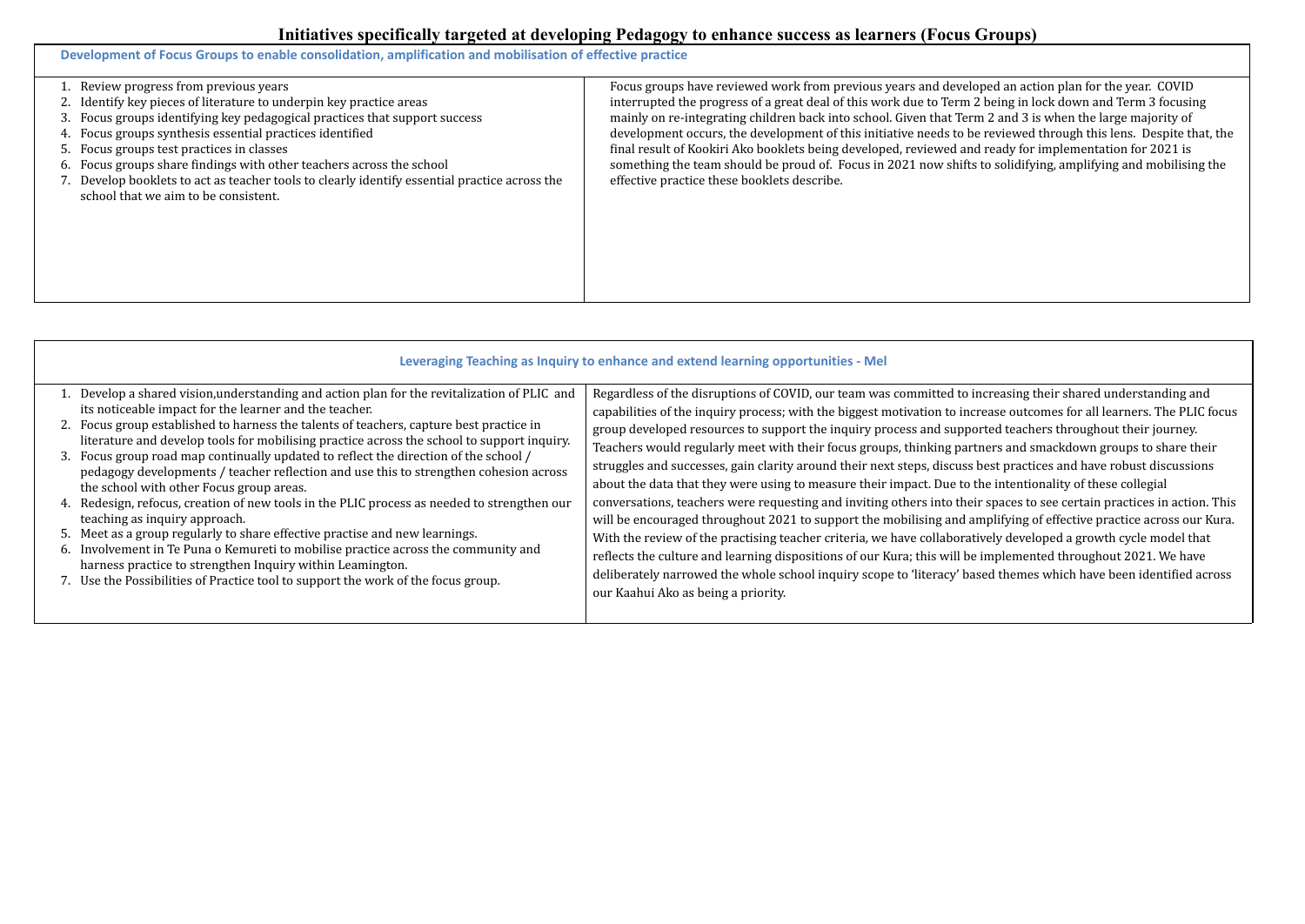### **Emotional Intelligence - Mel - R**

<span id="page-6-0"></span>

| Train teachers to use emotional intelligence tools and work with children<br>Develop some metrics about growth in emotional intelligence<br>Make recommendations to the BOT about next steps with developing and supporting<br>3.<br>emotional intelligence within the school<br>4. Work with parents to support their children as able<br>Work with teachers to allow them to better support the development of emotional<br>Ⴢ.<br>intelligence within classes<br>6. Provide feedback to Roache Martin and the school about the emotional tools being used<br>7. Develop a clear understanding of resilience to share with the community and metrics of<br>noticeables | Throughout 2020 the Emotional Agile Focus group increased in size which allowed the group to gain<br>traction across our kura. We were fortunate enough to have members in each team and they were<br>able to advocate and model teaching strategies to support all learners. Within and beyond our<br>setting, there was an increase in emotional upheaval for our tamariki. This also motivated teachers<br>and parents to seek support and increase their understanding of the EA regulation strategies.<br>The Emotionally Agile team developed digital journals that were filled with lessons for teachers to<br>use with their classes as they saw fit. These resources aligned with the CoGs and Virtues, Roch<br>Martins' Emotional Competencies and New Zealand Curriculum.<br>The Emotionally Agile team developed a Kookiri that clearly outlines how to plan and implement EA<br>strategies into the classroom. Throughout 2021 this will be supported by one of the lead team<br>members who will be working in classrooms beside teachers to support the delivery of Emotionally<br>Agility. This will allow teachers who are less confident in this area, support on the spot, a framework<br>they can use/modify and the depth that can be explored with the kids. |
|-------------------------------------------------------------------------------------------------------------------------------------------------------------------------------------------------------------------------------------------------------------------------------------------------------------------------------------------------------------------------------------------------------------------------------------------------------------------------------------------------------------------------------------------------------------------------------------------------------------------------------------------------------------------------|------------------------------------------------------------------------------------------------------------------------------------------------------------------------------------------------------------------------------------------------------------------------------------------------------------------------------------------------------------------------------------------------------------------------------------------------------------------------------------------------------------------------------------------------------------------------------------------------------------------------------------------------------------------------------------------------------------------------------------------------------------------------------------------------------------------------------------------------------------------------------------------------------------------------------------------------------------------------------------------------------------------------------------------------------------------------------------------------------------------------------------------------------------------------------------------------------------------------------------------------------------------------------------|
|                                                                                                                                                                                                                                                                                                                                                                                                                                                                                                                                                                                                                                                                         |                                                                                                                                                                                                                                                                                                                                                                                                                                                                                                                                                                                                                                                                                                                                                                                                                                                                                                                                                                                                                                                                                                                                                                                                                                                                                    |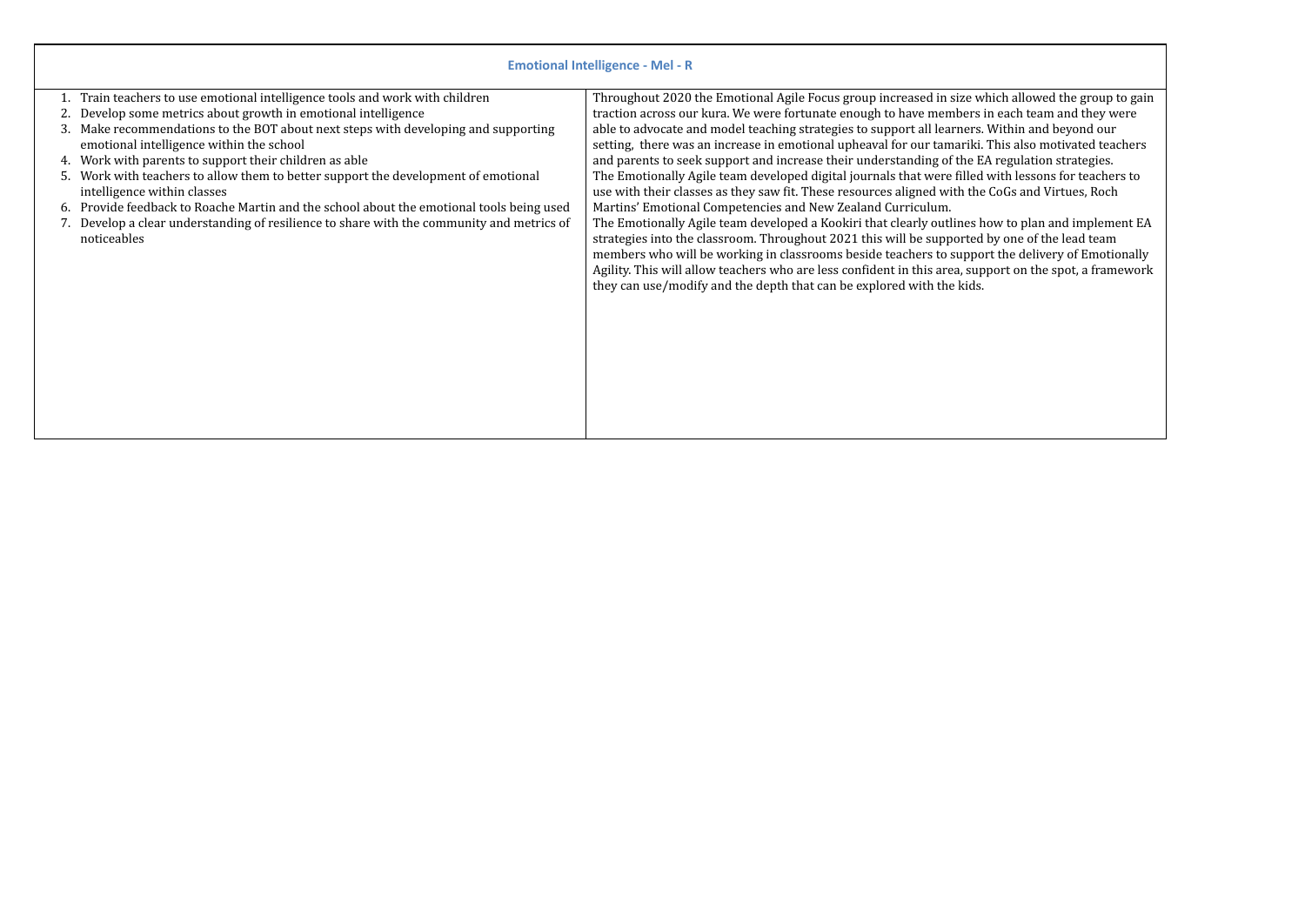Complete. The School emplo yed a sport co-ordinator and allocated a

PE budget supplied sporting equipment for children to use during

A range of Sport Waikato experiences were provided to children to

<span id="page-7-0"></span>

| <b>Kiwisport Initiative</b> | Employ a sport coordinator to help create pathways for children into                           | Complete. The School employed a s<br>unit to support sport. |
|-----------------------------|------------------------------------------------------------------------------------------------|-------------------------------------------------------------|
|                             | sport.                                                                                         |                                                             |
|                             | Provide Sporting Opportunities for children to engage in a range of                            | PE budget supplied sporting equipn                          |
|                             | sporting and physical exercise actives during both class and break                             | class and break time.                                       |
|                             | times.                                                                                         |                                                             |
|                             |                                                                                                | A range of Sport Waikato experience                         |
|                             | Continue to use funds to purchase sporting equipment for children<br>to use across the school. | engage in a range of sporting codes.                        |
|                             |                                                                                                |                                                             |
|                             |                                                                                                |                                                             |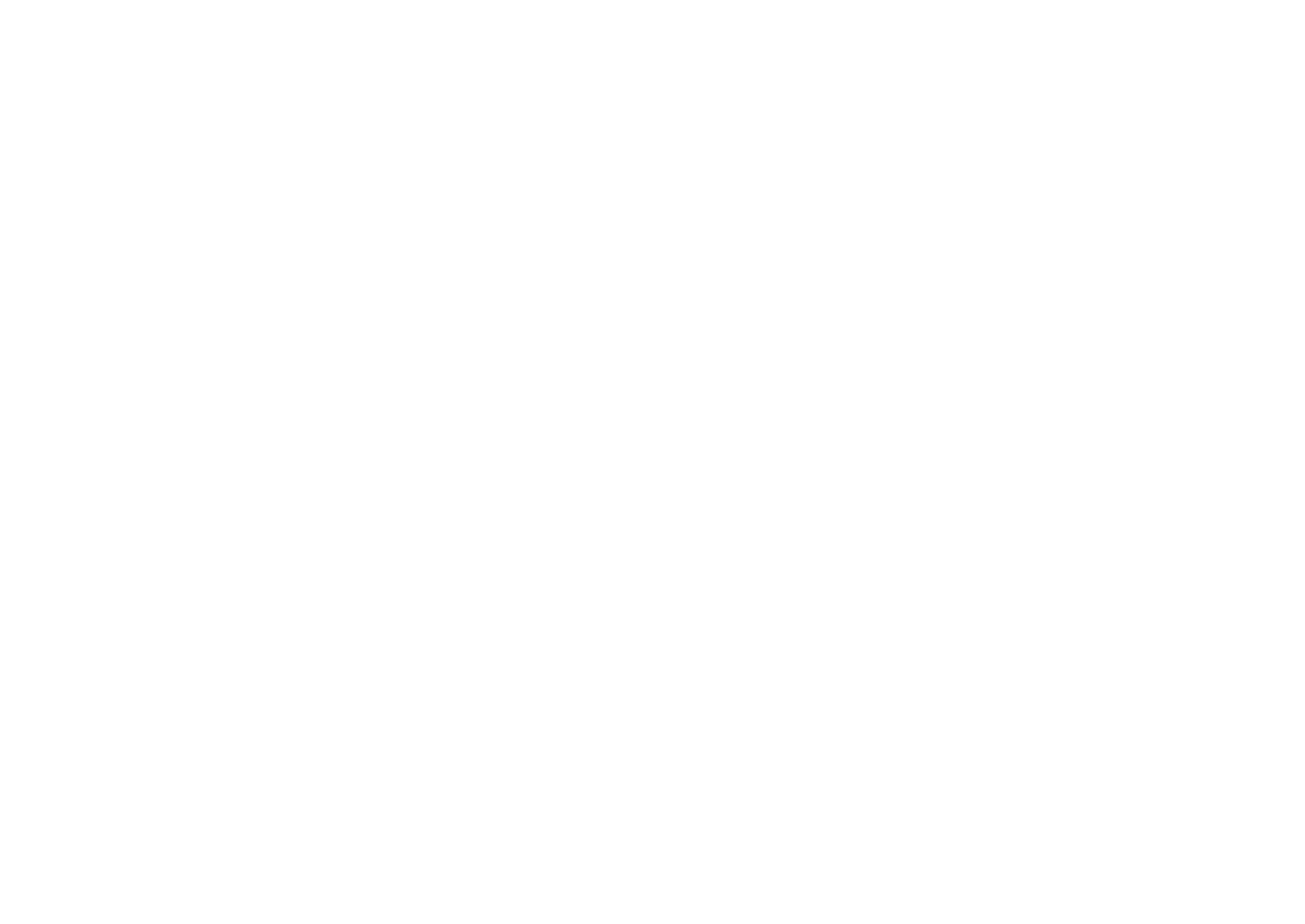<span id="page-9-1"></span><span id="page-9-0"></span>

|                                                                                                                                                                                                                                                                                   | <b>Team health - Mike - R</b>                                                                                                                                                                                                                                                                                                                                                                                                                                                           |                                                                                                                                                                                 |
|-----------------------------------------------------------------------------------------------------------------------------------------------------------------------------------------------------------------------------------------------------------------------------------|-----------------------------------------------------------------------------------------------------------------------------------------------------------------------------------------------------------------------------------------------------------------------------------------------------------------------------------------------------------------------------------------------------------------------------------------------------------------------------------------|---------------------------------------------------------------------------------------------------------------------------------------------------------------------------------|
| Healthy teams multiply intelligence.<br>➤<br>Many aspects of a normal team derail team health<br>➤<br>through the way they deal with conflict, manage time.<br>Leadership that supports team health is going to be<br>➤<br>central to maximising student achieving possibilities. | Continually bring team health to the forefront of effective<br>leadership.<br>Develop a questionnaire that illuminates team health<br>Insert team health as a core component of leadership job<br>3.<br>descriptions<br>4. Explore ways to maximise meeting effectiveness.<br>Social Club organises at least one staff function per term.<br>5.<br>6. Opportunities for staff to socialise at the end of the week.<br>Activities planned for during school time to bring staff together | 1. Complete. Book study tl<br>effective leadership prac<br>Complete. Results indica<br>Complete.<br>3.<br>Complete<br>Complete<br>5.<br>Complete<br>6.<br>7. Complete / ongoing |
|                                                                                                                                                                                                                                                                                   | to socialise and have fun.                                                                                                                                                                                                                                                                                                                                                                                                                                                              |                                                                                                                                                                                 |

<span id="page-9-2"></span>

|                                                                                                                                                                                                                                                                                                                                                                                                                                                                                                       | <b>Onboarding of new staff members</b>                                                                                                                                                                                                                                                                                                                                                                                                                                                                                                                                    |                                                                                          |
|-------------------------------------------------------------------------------------------------------------------------------------------------------------------------------------------------------------------------------------------------------------------------------------------------------------------------------------------------------------------------------------------------------------------------------------------------------------------------------------------------------|---------------------------------------------------------------------------------------------------------------------------------------------------------------------------------------------------------------------------------------------------------------------------------------------------------------------------------------------------------------------------------------------------------------------------------------------------------------------------------------------------------------------------------------------------------------------------|------------------------------------------------------------------------------------------|
| As the school roll continues to grow, and we develop<br>leaders who will take up opportunities in other<br>schools the regularity of new staff members increases.<br>Maintaining the strengths of the school can only be<br>maintained through effective onboarding systems.<br>With a school the size of Leamington there will<br>always be people coming and going so effective<br>onboarding will be essential to maintain previous<br>lessons learnt and to retell our stories of<br>development. | Induction of new staff members through a coaching and mentoring<br>model<br>$\mathsf{O}$<br>Cogs<br>Virtues<br>Progressions<br><b>O</b> Language of learning<br>o PLIC<br>Redesign of Onboarding processes in the form of a passport of capture<br>and support understanding of leamington tikanga.<br>Spend time with new teachers to find what we can learn from other<br>schools they have been in to enhance our practice.<br>Support new leaders in their roles to reflect on effective leadership<br>practice that multiplies the potential of those they work with | Ongoing - we set things up i<br>supporting this through ma<br>have redesigned completely |

this year was effective in continually talking about ctice 2022. Complete. Results include that team health and morale are high.

Ongoing - we set things up in this space but then lost sight of intentionally supporting this through many factors - including COVID. This is an area we have redesigned completely for 2021 based on lessons learnt.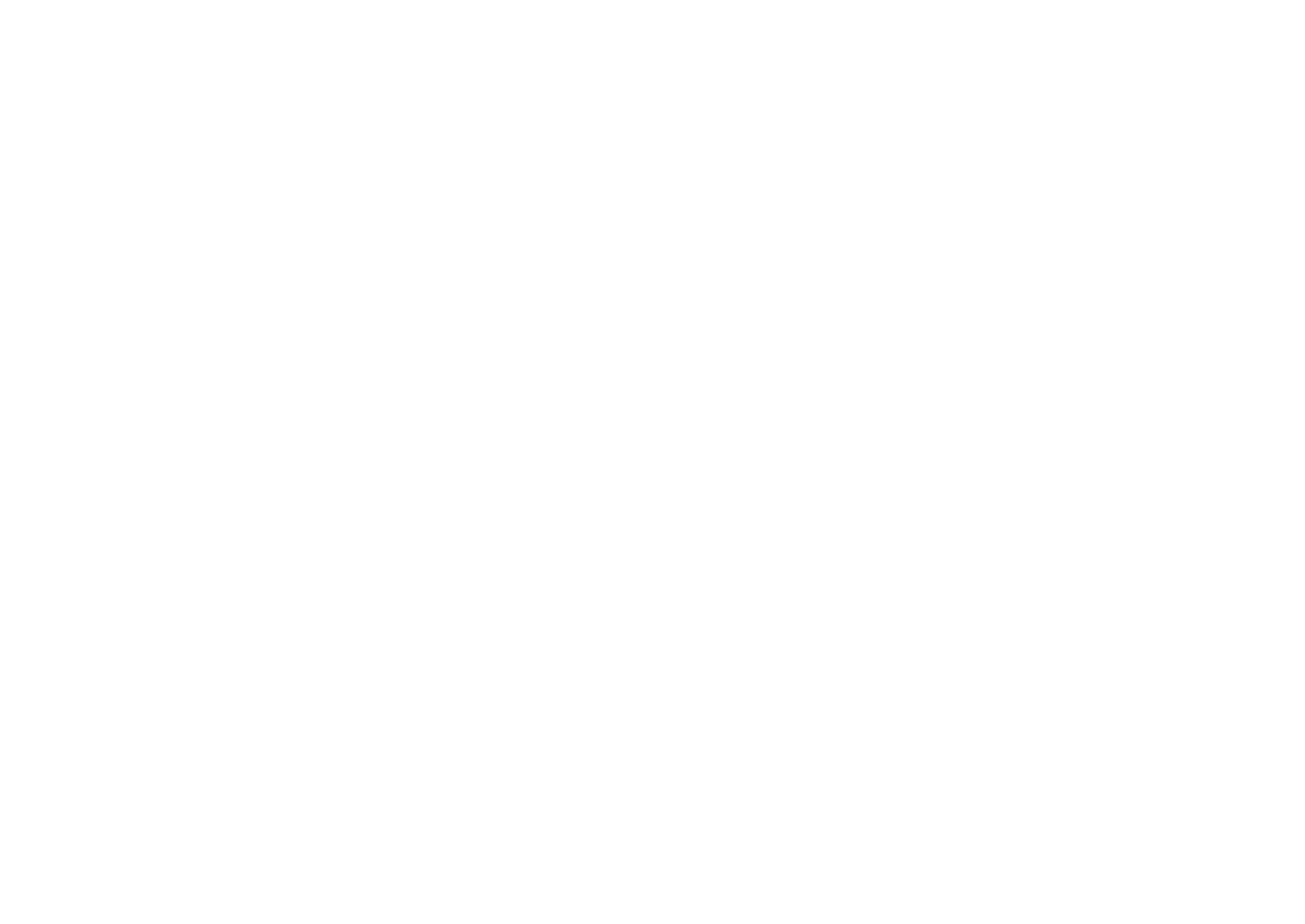# **Initiatives specifically designed to strengthen learning links with community - Mike - R**

<span id="page-11-1"></span><span id="page-11-0"></span>

|                                                                                                                                                                                                                                                                                                                                                                  | Partnering with community to help develop shared understanding of the things they would notice around Leamington School -<br>Mike - R                                                                                  |                                         |
|------------------------------------------------------------------------------------------------------------------------------------------------------------------------------------------------------------------------------------------------------------------------------------------------------------------------------------------------------------------|------------------------------------------------------------------------------------------------------------------------------------------------------------------------------------------------------------------------|-----------------------------------------|
| With the many changes happening in education,<br>keeping parents involved, informed and shaping<br>the future of our school is critical to continual<br>community ownership.<br>Parents as ambassadors to the community of the<br>educational benefits and innovations of the school<br>is critical to the school being central to the<br>community endorsement. | Oversee the development and implementation of a<br>communication plan that includes face to face meetings, web<br>resources, newsletter resources etc.<br>Engaging parents and BOT in the impact of school focus areas | Ongoing. This has been inc<br>into 2021 |

<span id="page-11-2"></span>

|                                                                                                                                                                                                                 | <b>Cambridge Community of Learning - Mike - R</b>                                                                                                                           |                                                                                                              |  |  |  |
|-----------------------------------------------------------------------------------------------------------------------------------------------------------------------------------------------------------------|-----------------------------------------------------------------------------------------------------------------------------------------------------------------------------|--------------------------------------------------------------------------------------------------------------|--|--|--|
| $\triangleright$ Involvement in Cambridge<br>Community of Learning to help<br>support Leamington Learner<br>vision for school and wider into<br>the community and support all<br>learners educational pathways. | • Develop collaboration between schools to challenge the "tribal"<br>way of thinking about individual schools.<br>Engagement with the strategic direction of the Kaahui ako | With a changing of the guard late in 2020 there is no<br>about what the shared focus will be moving forward. |  |  |  |

With a changing of the guard late in 2020 there is now a greater degree of clarity

g the new BOT is now positioned to take forward.

<span id="page-11-3"></span>

cluded in our strategic plan moving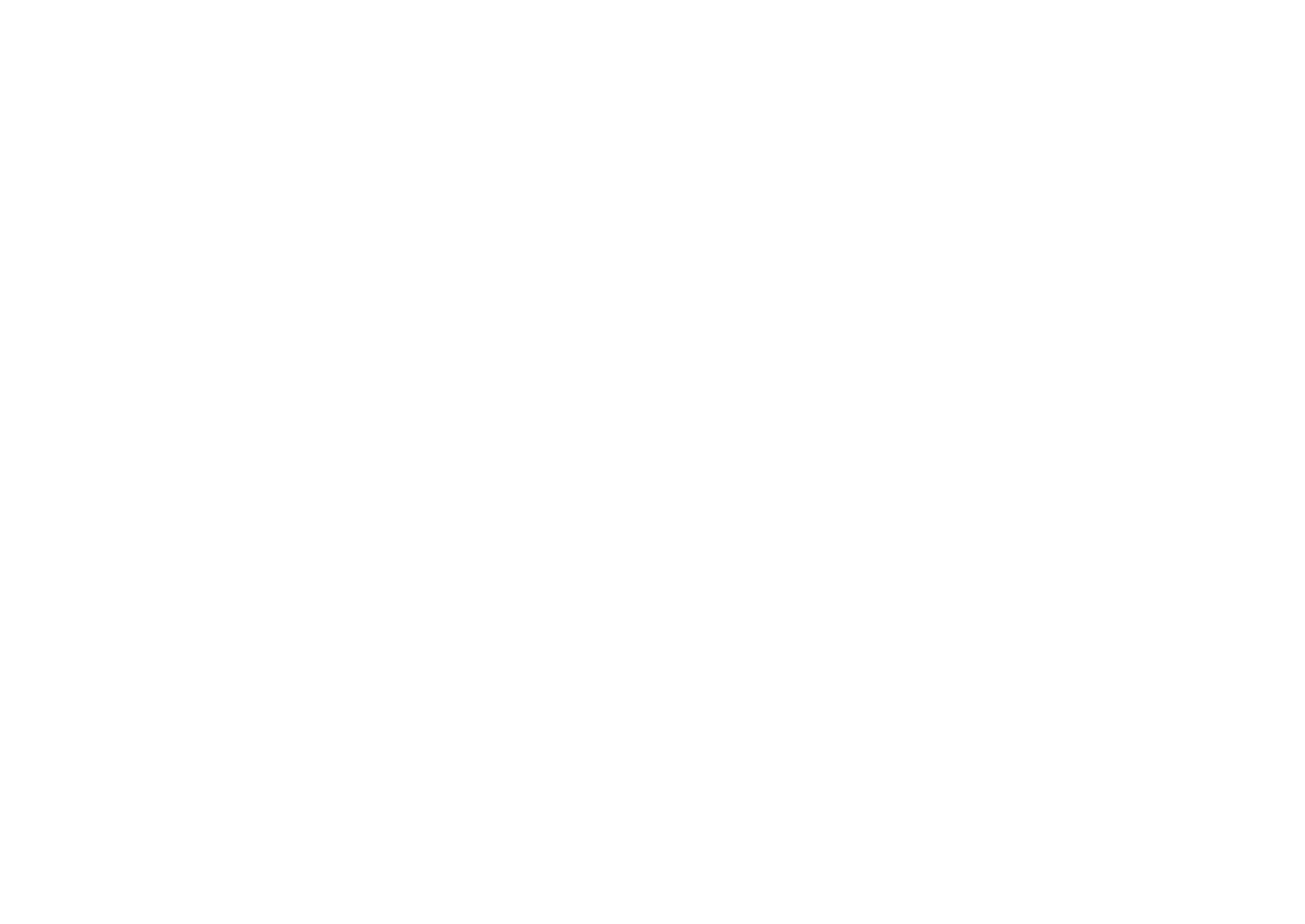<span id="page-13-0"></span>**Initiatives specifically targeted at developing opportunities for children and families - Leesa - R**

# **Initiatives specifically targeted at essential school infrastructure and operations - Mike - R**

<span id="page-13-2"></span><span id="page-13-1"></span>

| <b>Funky Kids Club</b><br><b>Journal</b> | Before and Afterschool care continues to be an<br>⋗<br>important service within the school for parents.<br>➤<br>Continuing to monitor the effectiveness of this<br>program ensures parents can use this service with<br>confidence.<br>This service has continued to grow in recent years<br>asking for a rethink of the way the FKC is supported<br>within the school | Overall Supervision of the liaison between FKC and Leamington<br>School<br>Overall development of the FKC program to bring closer alignment<br>with learning program experienced within the school | Complete - the employment of a<br>leader who works at FKC has seen<br>a significant shift in the way the<br>program runs and its effectiveness<br>This has also lead to the<br>development of a holiday program<br>that is proving to be both popular<br>and profitable. |
|------------------------------------------|------------------------------------------------------------------------------------------------------------------------------------------------------------------------------------------------------------------------------------------------------------------------------------------------------------------------------------------------------------------------|----------------------------------------------------------------------------------------------------------------------------------------------------------------------------------------------------|--------------------------------------------------------------------------------------------------------------------------------------------------------------------------------------------------------------------------------------------------------------------------|
|                                          |                                                                                                                                                                                                                                                                                                                                                                        | Appraisal of staff using a modified Progressions format                                                                                                                                            | Ongoing                                                                                                                                                                                                                                                                  |
|                                          |                                                                                                                                                                                                                                                                                                                                                                        | Employment of new staff members to cater for increasing numbers<br>of students.                                                                                                                    | Ongoing                                                                                                                                                                                                                                                                  |

<span id="page-13-3"></span>

| <b>Banked Staffing</b>  | In 2012 the Government indicated a change to the<br>way Banked Staffing would function. This has<br>serious implications for the way the school runs,<br>being especially mindful of the potential to spend<br>considerable money on relievers. Close monitoring | Monitor staffing usage closely to avoid budget over spends.                                |  |          | Marianne - R<br>Mike - A | Ongoing |  |  |
|-------------------------|------------------------------------------------------------------------------------------------------------------------------------------------------------------------------------------------------------------------------------------------------------------|--------------------------------------------------------------------------------------------|--|----------|--------------------------|---------|--|--|
|                         | of the Banked Staffing situation will be necessary to<br>prevent budget blow outs while ensuring other<br>programmes continue to take place.                                                                                                                     | Keep up to date with the most efficient way to manage staffing.                            |  | Mike - R |                          |         |  |  |
|                         |                                                                                                                                                                                                                                                                  | Ensure teachers are moved to Bulk Grant if it is more financially<br>viable to do so.      |  |          | Mike - R<br>Marianne - R |         |  |  |
|                         |                                                                                                                                                                                                                                                                  |                                                                                            |  |          |                          |         |  |  |
| <b>Enrolment scheme</b> | In 2012 the school has had to implement an<br>enrolment scheme to cater for the growing roll.<br>Maintaining a role of 75 or 90 students eases<br>pressure on the makeup of classes in Year 3-6                                                                  | Ensure the school manages the enrolment scheme to avoid<br>overcrowding.                   |  |          | Mike - R<br>$BOT-I$      | Ongoing |  |  |
|                         |                                                                                                                                                                                                                                                                  | Develop an enrolment plan / policy to meet demands being placed<br>on spaces within school |  |          | Mike - R<br>$BOT - A$    |         |  |  |

<span id="page-13-4"></span>

| <b>Enrolment scheme</b> | In 2012 the school has had to implement an<br>enrolment scheme to cater for the growing roll.<br>Maintaining a role of 75 or 90 students eases<br>pressure on the makeup of classes in Year 3-6 | Ensure the school manages the enrolment scheme to avoid<br>overcrowding.                   |  |  | Mike - R<br>$BOT-I$   |
|-------------------------|-------------------------------------------------------------------------------------------------------------------------------------------------------------------------------------------------|--------------------------------------------------------------------------------------------|--|--|-----------------------|
|                         |                                                                                                                                                                                                 | Develop an enrolment plan / policy to meet demands being placed<br>on spaces within school |  |  | Mike - R<br>$BOT - A$ |

ness. gram ılar